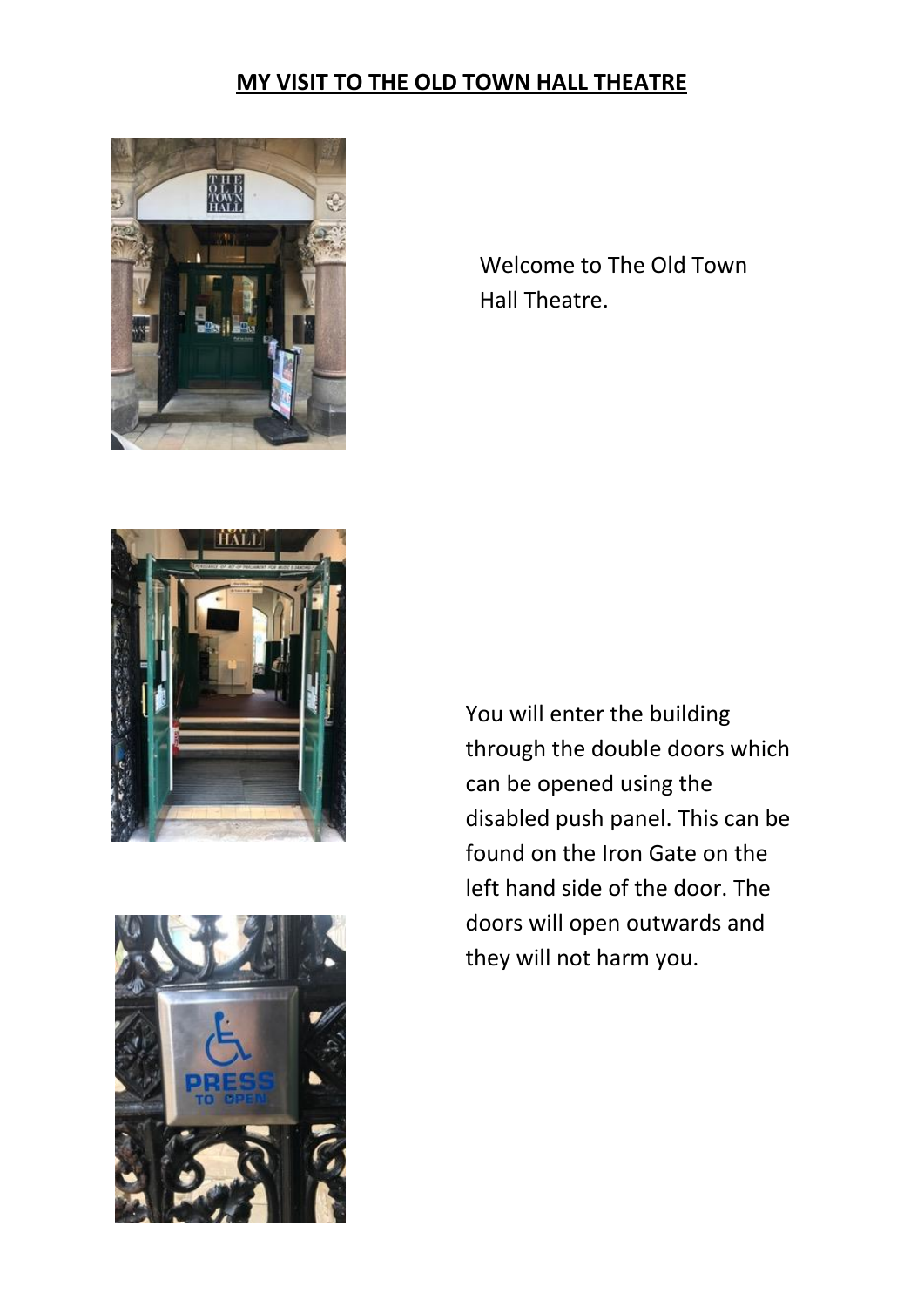

Don't worry if you need help with stairs – we have a special stair riser which makes it very easy for you to reach the next level. If you need help using it, you can ask a member of staff to help you.



The Box office window is on your right as you enter the building – there will be members of staff working there that you can speak to.



To go to the theatre you need to have a ticket. You can buy one from the Box Office or you might have one you have already bought. This is what your ticket might look like. It tells you all the information you need for the show.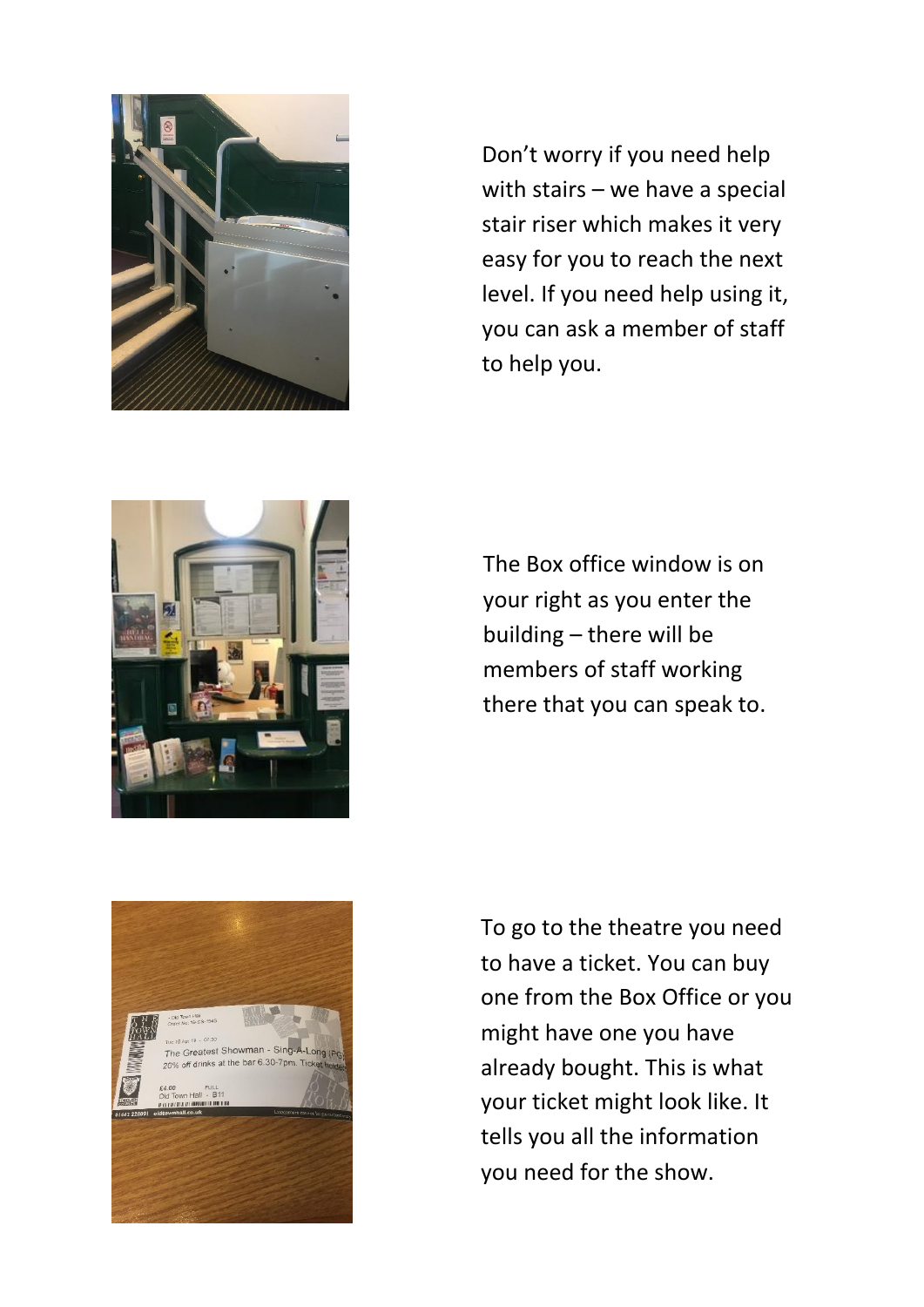

The foyer can be very busy when there is a show on, but that's ok.







Around the corner there are some stairs which go up to the theatre and the gallery bar.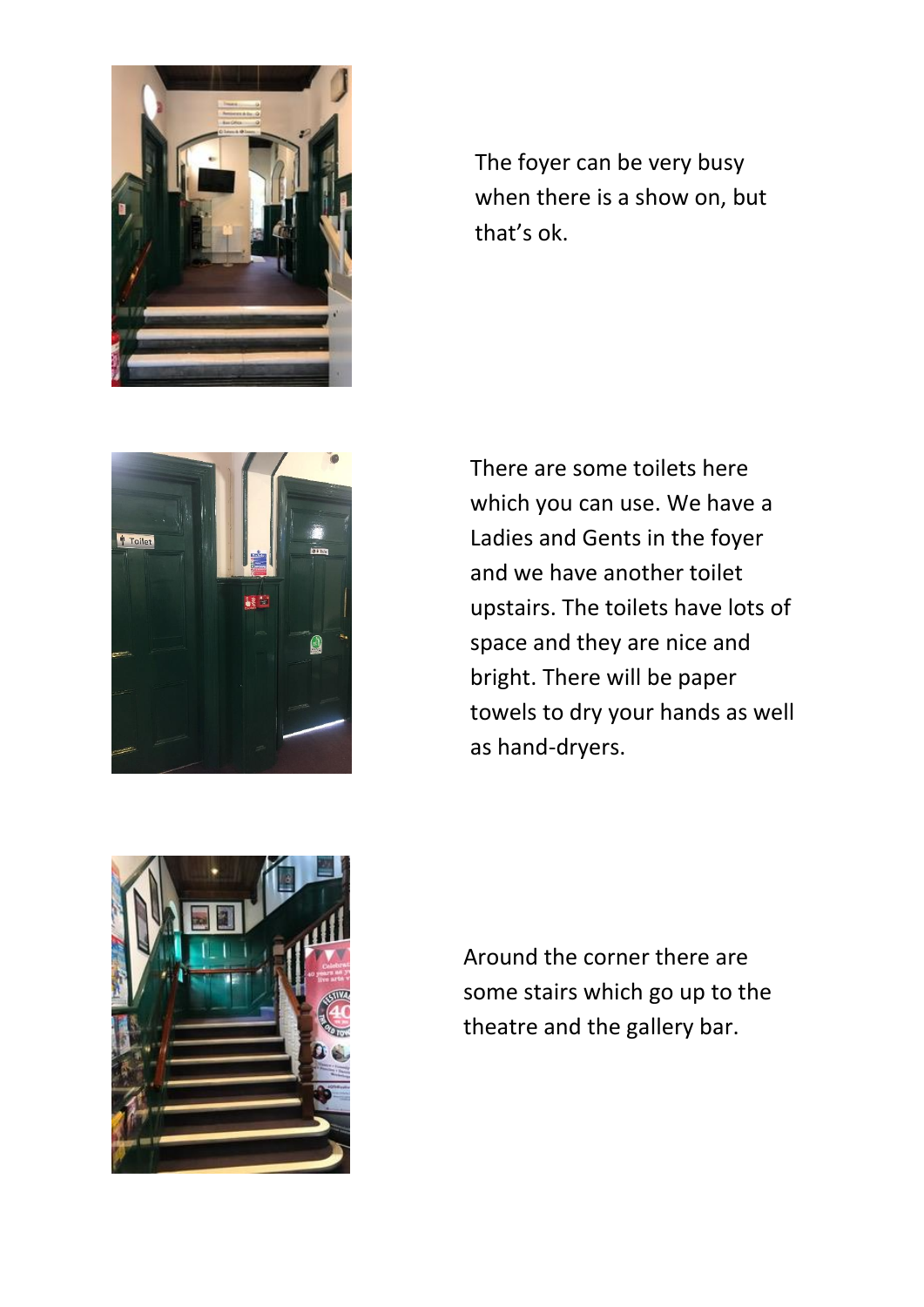

There is also a lift that will take you up to the theatre and gallery bar. It jolts when it first moves but that is normal, do not worry.



You can access the gallery bar through the double doors at the top of the stairs. The doors can be opened using the disabled push panel on the wall to the right hand side of the doors. The doors will open inwards.



If it's open, you can buy drinks at the bar. We sell hot drinks, soft drinks, alcohol and some snacks. If you want to buy anything, you need to pay by cash.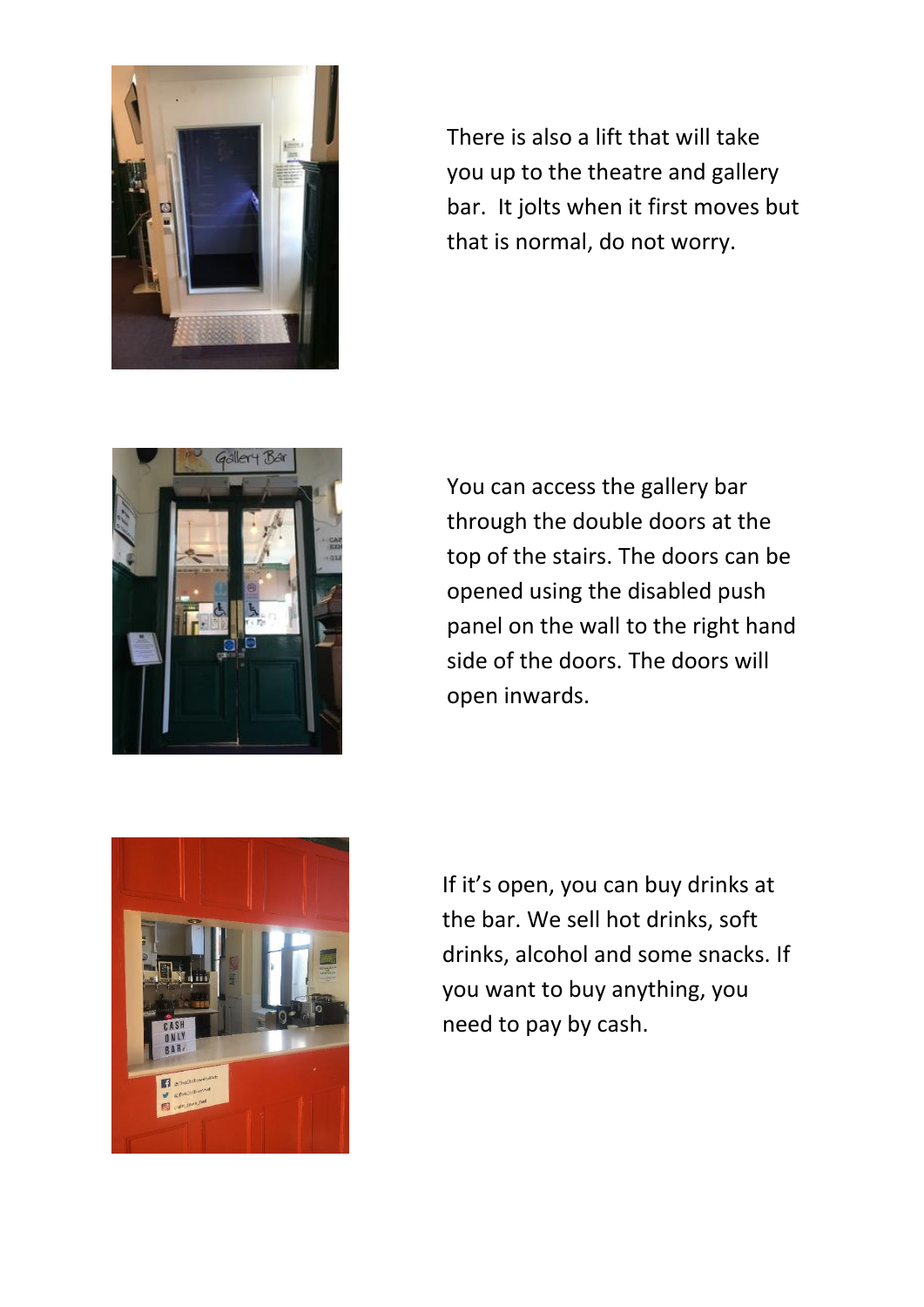





At the back of the gallery bar you will see our disabled toilet. Anyone can use this toilet cubicle and there is plenty of space inside.



This is the main theatre entrance. Before the show starts, a member of staff will ask you to take your seat. You might need to queue before you go into the theatre. A member of staff will check your ticket. If you are sat in rows A-G you will go in through the main doors.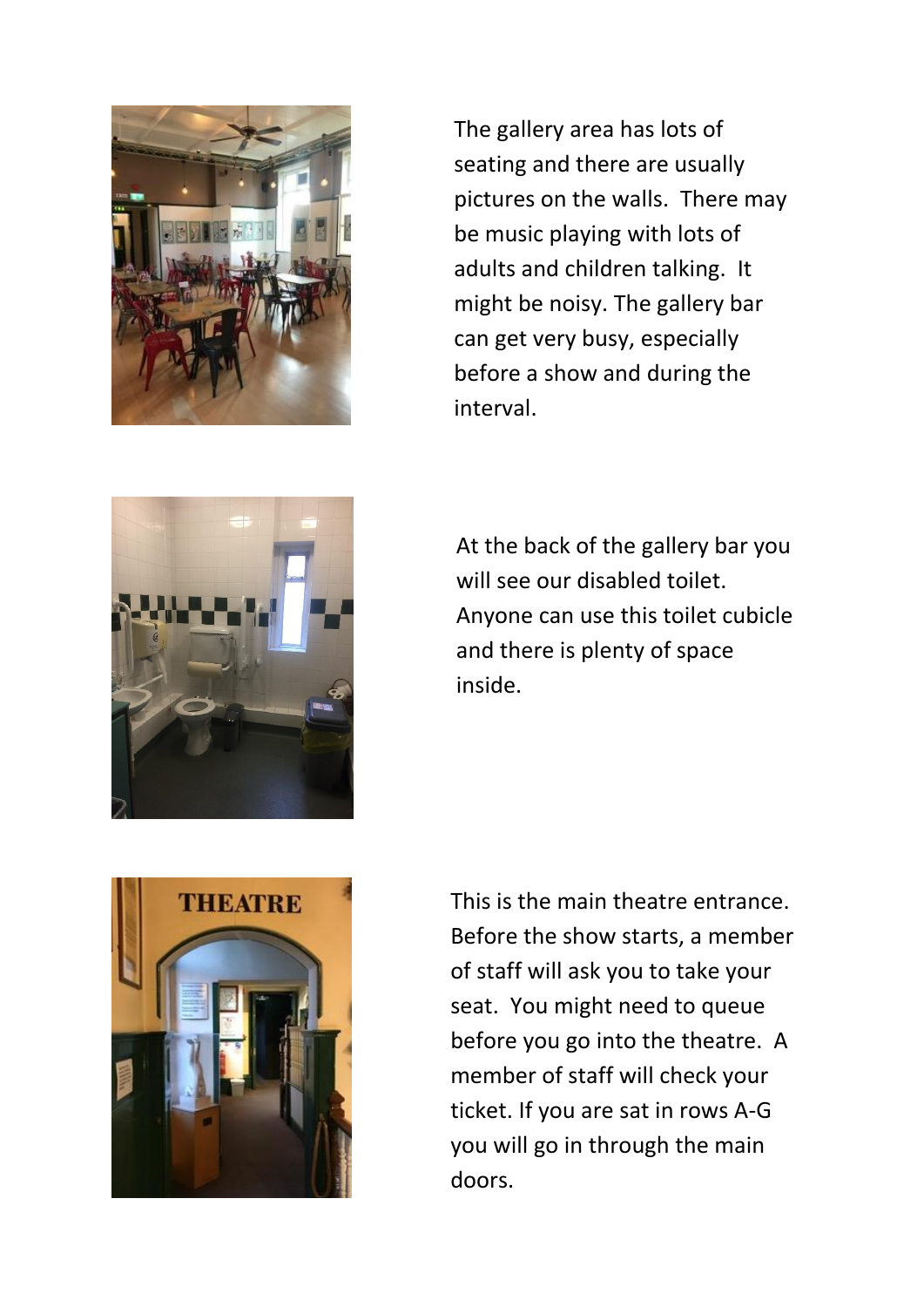

This is where you go to access the back of the theatre. If you are sat in rows H –K, you will be directed up the stairs and through this door.



This is the theatre. We call the place where you sit an auditorium. It may be dark in here, but that is normal and there will be some lights left on.



When you get into the auditorium, you can find which seat you're in by looking at your ticket. Then you can match the letter and number to one of the seats and you'll know that's yours. If you need any assistance, a member of staff will be able to help.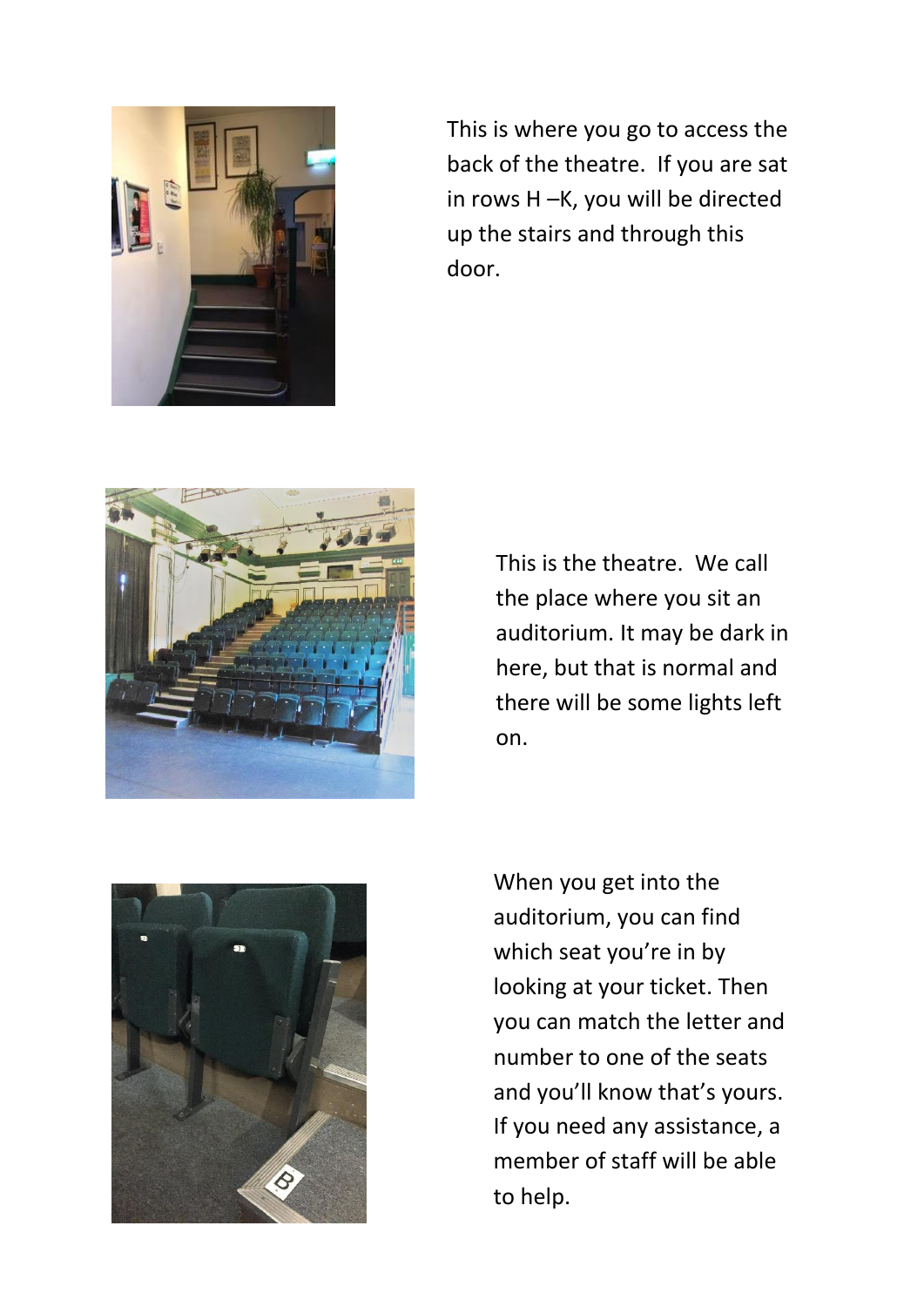

When the show is about to start the lights will get darker. If you have a mobile phone you should make sure it's turned off. Everyone will be quiet and it is important to try and be quiet too so that you can hear everything. If it gets too loud for you then it is ok to cover your ears, wear headphones, or take a break and leave the auditorium.

Sometimes there will be a break in the show, called an interval, and you can leave your seat to go to the toilet or the bar. The lights will come up and people will talk. The toilets and the bar can be quite busy again.



In the event of an emergency, the staff are trained to help everyone leave the building safely and calmly. You will either go out of the entrance you came in, or you will be directed a different way to keep you safe.